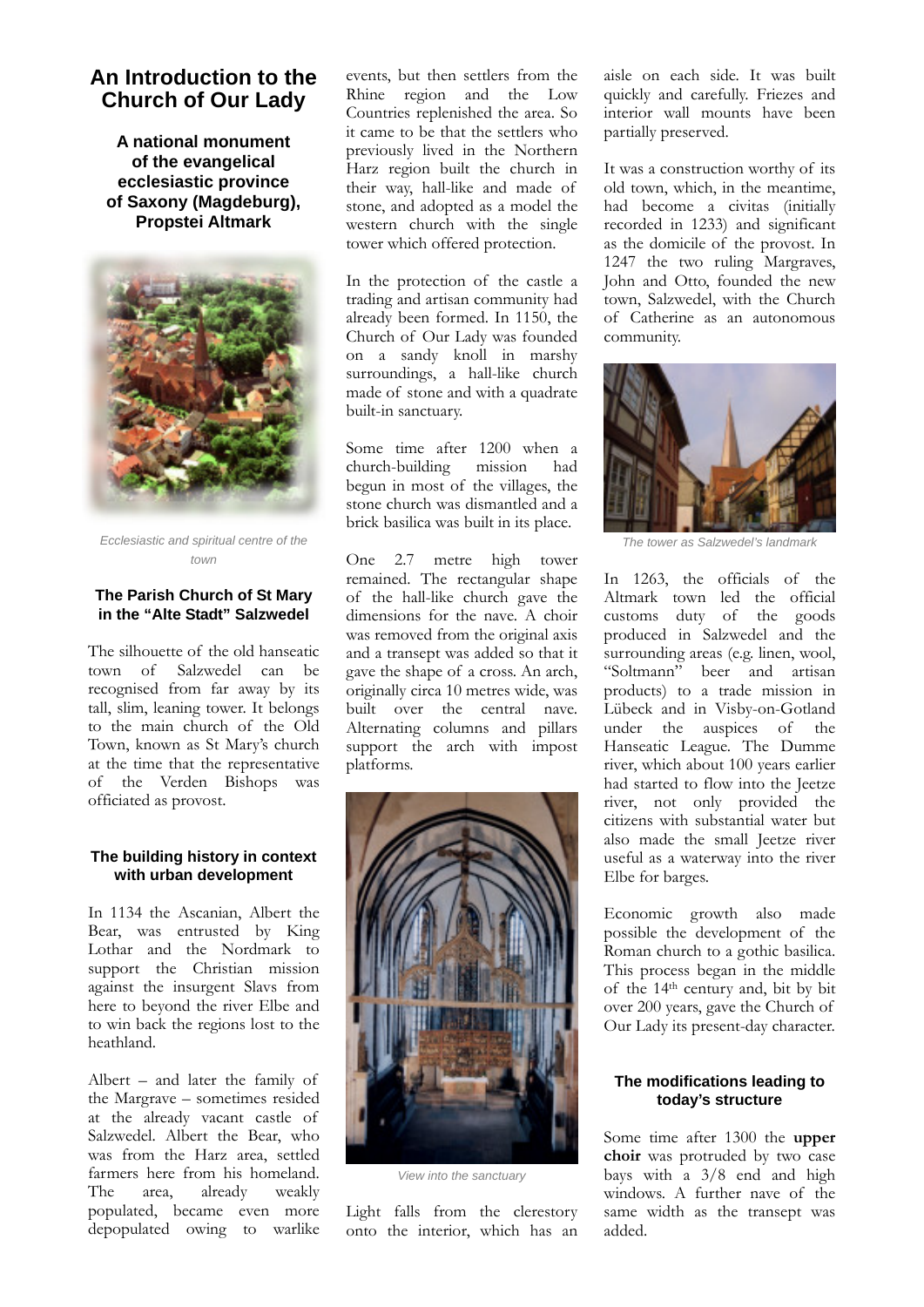In order to connect the two aisles which both led out over the tower a **west extension** was erected at the height of the nave. This connection made it possible for processions to take place past the 28 side altars with their endowments from esteemed families and guilds.

A two-level extension of the **sacristy** in the south and a **library construction** in the north with an ingress in the west reconstruction complete the picture. Chapels in the south and north extended the liturgical possibilities and areas of worship. The special thing about the building is its careful, barely detectable development.

Since the middle of the 16th century the structure has remained unchanged. This is also true for the original floor covering with its monastic design. It gives the impression of being one of the preserved bourgeois churches of the late middle ages.

In the **tower**, one above the other, are: the round, stone base from 1150, the cemented, octagonal Roman tower with its tower windows and friezes and the gothic leaning roof visible from a long distance, which stands with its golden crown at 47 metres high on top of the 40 metres high tower base.

#### **The structural furnishing**

Even in the re-furnishing of the building's structure you can see how the old furnishings were protected and new ones only modestly added. These two approaches both led to a great concentration of antiquities.



*The upper altar and stained glass window in the choral polygon* 

A window of Christ in the style of the "Stem of Jesse" order closes off the gothic choir in the apex. Fruitful vine tendrils frame the pictorial medallions:

- on the left panel, the nativity and two rare scenes: Jesus' first school day and the legend of Jesus of the clay jugs hanging from rays of sunlight,
- on the middle panel, the "antecessors" of the Messiah, – on the right-hand panel the
- passion and the resurrection.

The high quality workmanship has been dated back to the 14<sup>th</sup> century.



*View of the altar*

The northern axel window displays a compilation of the glass remaining from the late middle ages, depicting stories from the Old Testament. In the southern axel window there are panes showing coats of arms of Salzwedel families dating back to the time following the Reformation.

Between these windows of the polygon choir, the ascending stonework is decorated by oversize mural paintings. From the third quarter of the 14<sup>th</sup> century onwards, they will have been related to the previous altar.

The rear pews of the choir belong to the original furnishing of the upper choir... (From the front pews, only a small area of the Schulenburg gallery under the organ has been preserved.) This old choral area, with its high, broken-through window-like features (in Rhenish tradition) and its relief (of Westphalian origin) under seat height in the same broken-through panel, is said to be one of the last of the choral

sculpture-type deriving from Cologne Cathedral .

The north and south rows are equipped with 16 folding seats, each of which without *misericordias.* The relief of the northern rows depicts Goliath in the most easterly panel. His armour means it could possibly be dated back to around 1360.

The furnishings of the Upper Choir also include the **Levite chair**, a tri-seat from the time of construction of the gothic choir.

A **triumphal cross group** in a rarely so well preserved original construction dominates the entrance to the upper choir. The four segments of a type of dome divided by staggered bricks leading to the summit include a rich tracery, and end in the arbour vitae, on which the crucified hangs as sufferer. This triumphal cross with its foundations laid on the strong crossbar is made complete by the John and Mary supporting figures on the four arches leading to the group of worship.

In the nave, life-size stone figures are positioned on the impost platforms of the former Roman basilica, dated 1240 A.D.

In the upper choir dated 1510 the triple-row, triple-winged carved altar attracts all the attention.



*The upper altar, a three-winged carved piece of 1510* 

Various different carvings can be attributed to it, some completed before 1480, as in the upper row, and some that transferred to wood the master illustrations of the Schongauer copper-engraving passion in various artisanal styles, as can be seen in the middle and lower rows. The large relief in the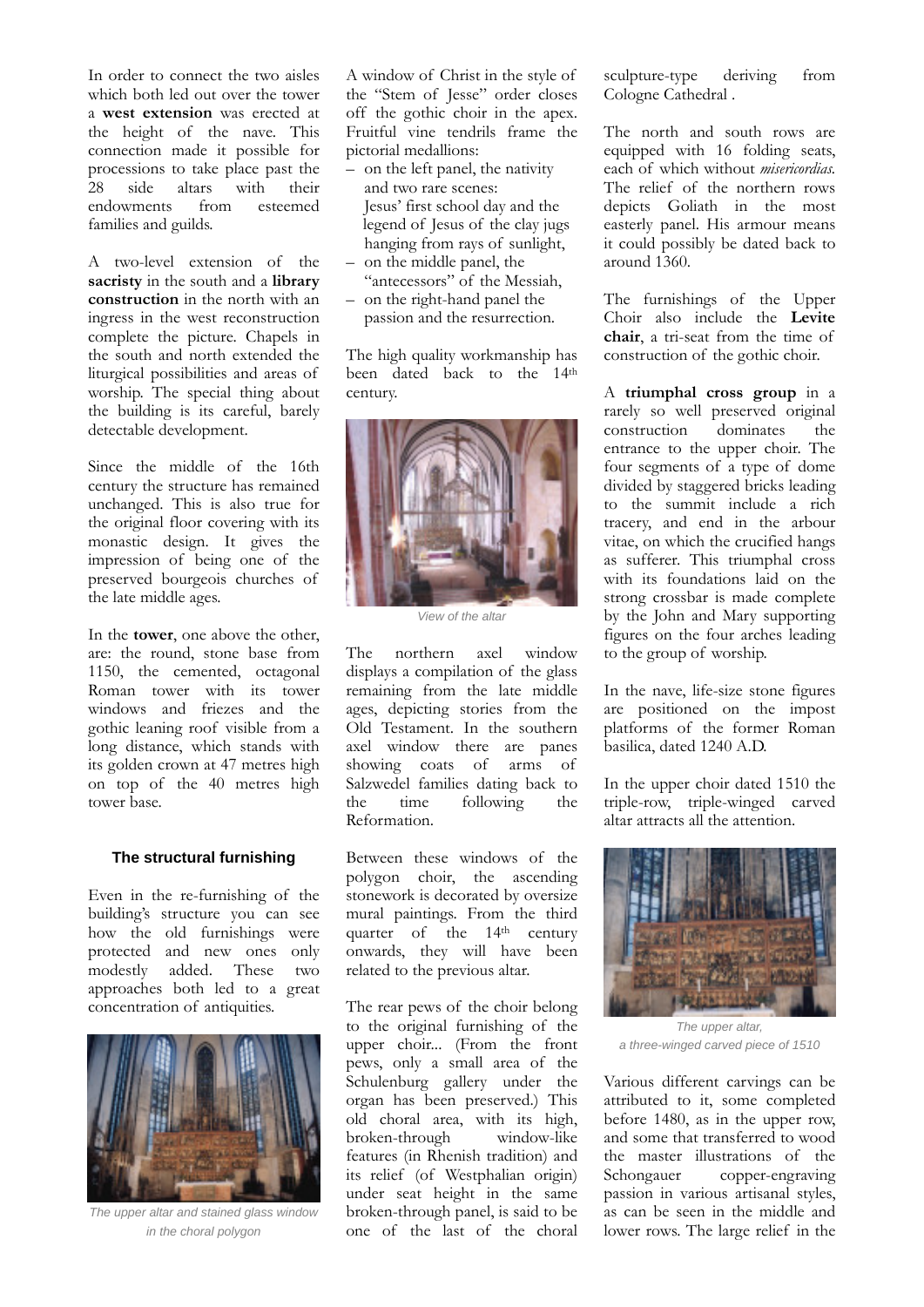middle – the  $31<sup>st</sup>$  of the panels – depicts Calvary with a highly erected crucifix and with characteristic features.

The alterations, which the crucified donates to the Salvation, are expressed in the partly portrait-like depictions of those involved and of their actions: Reconciliation be to us!

Shortly before the baronial introduction of the Reformation – around  $1520/22$  – came the completely preserved, bronze **baptistery** complete with baptismal font, crown, a hoistable baptismal hood and conclusus. In 1542, the Reformation was officially introduced in Salzwedel by a visitation. There were no<br>instances of revolutionary of revolutionary discomposure. Thus, no liturgical specimens or furnishings were pilfered or destroyed!

This Renaissance work from Nuremberg with its abundance of ornaments between the baluster pillars, which carry the hood and the crown, is surmounted by the corona of the Madonna. The baptismal tank in the shape of a splendid goblet set on lion's feet is heated by a brazier with charcoal.



*Southern side aisle of the hall with baptismal font* 

In 1581, a **sandstone pulpit** was erected. The "horned" Moses carries the pulpit. In 1604, the stone pulpit steps and balustrade were added. An extension of the pulpit hood with lanterns accommodates the depiction of the Trinity. On the pulpit hood, there are symbolic figures of the Cardinal virtues and ornamental decoration.

The significance of the sermon in a church service made it necessary

to install a **gallery** opposite the pulpit. The balustrade was later decorated with panels painted with biblical scenes.



*View of the pulpit*

The curved steps leading upwards with their baroque banister fit in well in the northern wall of the side aisle and connect the entrance to the transept with the side aisle under the gallery, which was broken up by the installation of small chapels (end of the 17<sup>th</sup> century).



*The northern gallery* 

The great **handcraft of the organ** was begun by Joachim Wagner in 1747 in place of the Botjenter organ that had been damaged by lightning. Of that organ, only the baroque prospect has been preserved. Together with the organ gallery, it impressively rounds off the west nave.



*Organ and pulpit in the nave* 

In 1913, a romantic "taschenladen" organ with pneumatic sectioning for 62 registers was set up by Furtwängler & Hammer behind the organ prospect. The reason for this was the need to replace the Wagner organ with a modern organ as it had also been damaged twice by lightning, as was common in the Romanticism period.

The new Furtwangler & Hammer organ now requires restoration, as, owing to humidity and external factors, it is no longer playable. A renovation has been scheduled in the framework of the total ongoing restoration.

A further piece of work from the 19th century contains a theme from the late middle ages: the **stained glass window over the bridal gate**.



*The window over the bridal gate* 

Under one of the elaborately decorated double arcades hanging from the arch Maria, magnificently dressed, is sitting and receiving the message from the Angel Gabriel – as reflected in the writing underneath: Fear not Mary, God hath mercy on you.

When this monumental image was installed in the Church of Our Lady and where it came from, requires further examination. Currently the window with the curtain-like stained glass is in the process of being restored.

In the 1980, the upper level of the sacristy annex, previously a chapel, was converted into a **winter church** with underfloor heating.



*The Shalom bell, re-cast in 2003*